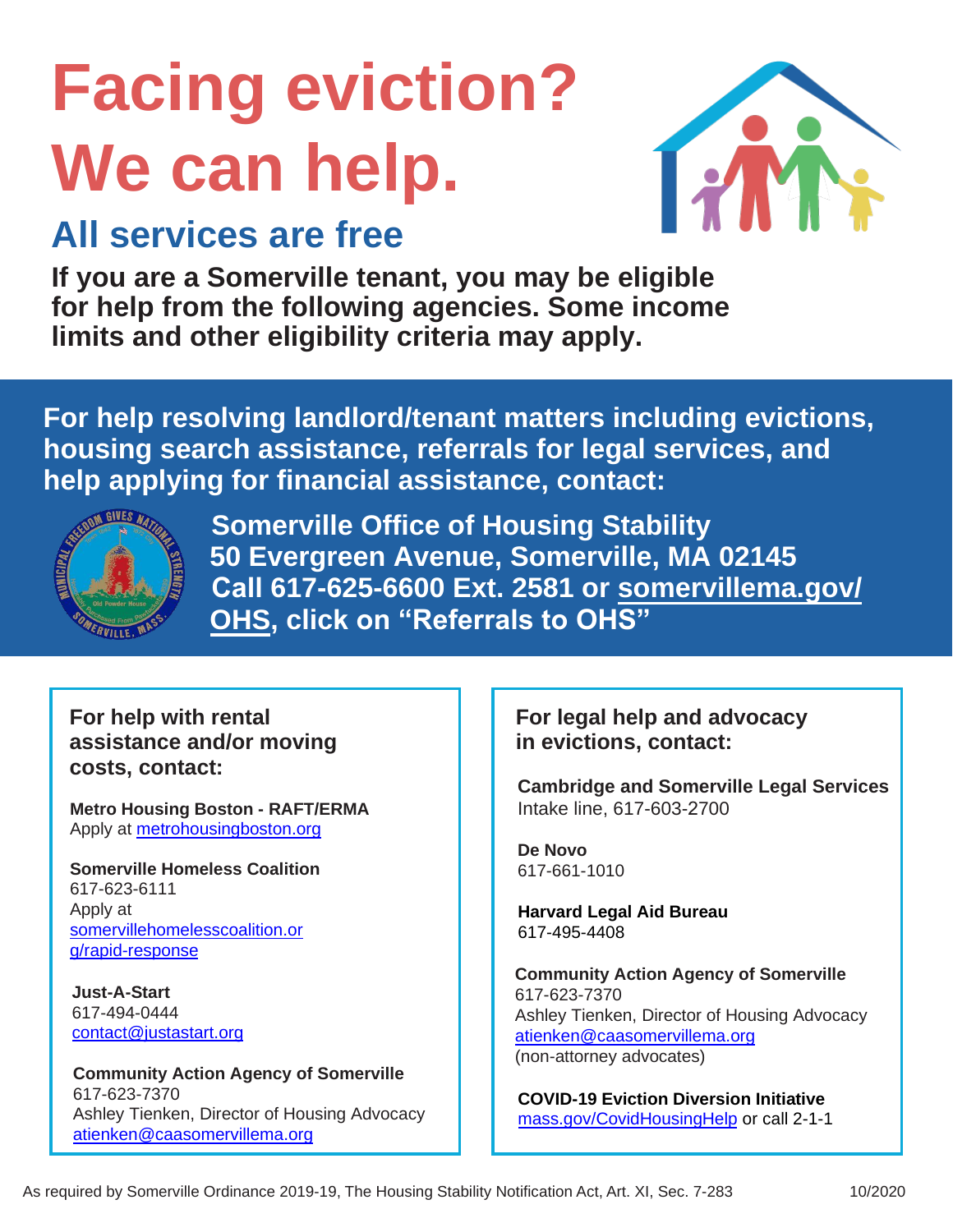*IMPORTANTE!! Por favor traduzca este documento; ENPOTAN!! Tanpri tradwi*  dokiman sa a; IMPORTANTE!! Por favor traduza este documento; महत्वपू**र्!!** 

### क ृ पया यो कागजात अन ुवाद गन ुहोस

## SOMERVILLE OFFICE OF HOUSING **STABILITY**

### TENANTS' RIGHTS AND LANDLORDS' RESPONSIBILITIES IN AN EVICTION CASE

(Required by the "Housing Stability Notification Act" Somerville Ordinance 2019-19, Article XI §7-283)

- ➢ Get legal help as soon as possible.
- $\triangleright$  A tenant may choose to, but not does not have to move by the termination date in the Notice to Quit.
- ➢ Only a court can order your eviction!
- ➢ COVID-19 emergency protections currently prohibit physical removal, even if a court gives permission to evict. See page 4 for more information.

### Where can a tenant get help with the eviction process?

- $\checkmark$  See the attached list of agencies that may help with eviction and related issues.
- ✓ **The Office of Housing Stability** can refer tenants to an attorney or other important eviction resources. Call 617-625-6600 Ext. 2581 or submit a referral at [somervillema.gov/ohs.](https://www.somervillema.gov/departments/office-strategic-planning-and-community-development-ospcd/office-housing-stability) We speak English, Spanish, Portuguese, and Somali and will use Language Line for other languages. There are some income limits and other eligibility requirements that apply in order to get legal representation.
- $\checkmark$  Temporary housing protections and eviction procedures are in place during the COVID-19 emergency, but these can change quickly. Sign up for City Alerts for updates at [somervillema.gov/alerts.](http://www.somervillema.gov/alerts) Visit [somervillema.gov/ohs](http://www.somervilema.gov/ohs) or call 617-625-6600 Ext. 2581 for more information.
- $\checkmark$  See [masslegalhelp.org](http://www.masslegalhelp.org/) for more information about the eviction process and for the Answer and other forms the tenant will need tofile.
- $\checkmark$  If you can't obtain legal help see [gbls.org/MADE](http://www.gbls.org/MADE) for help completing necessary court forms.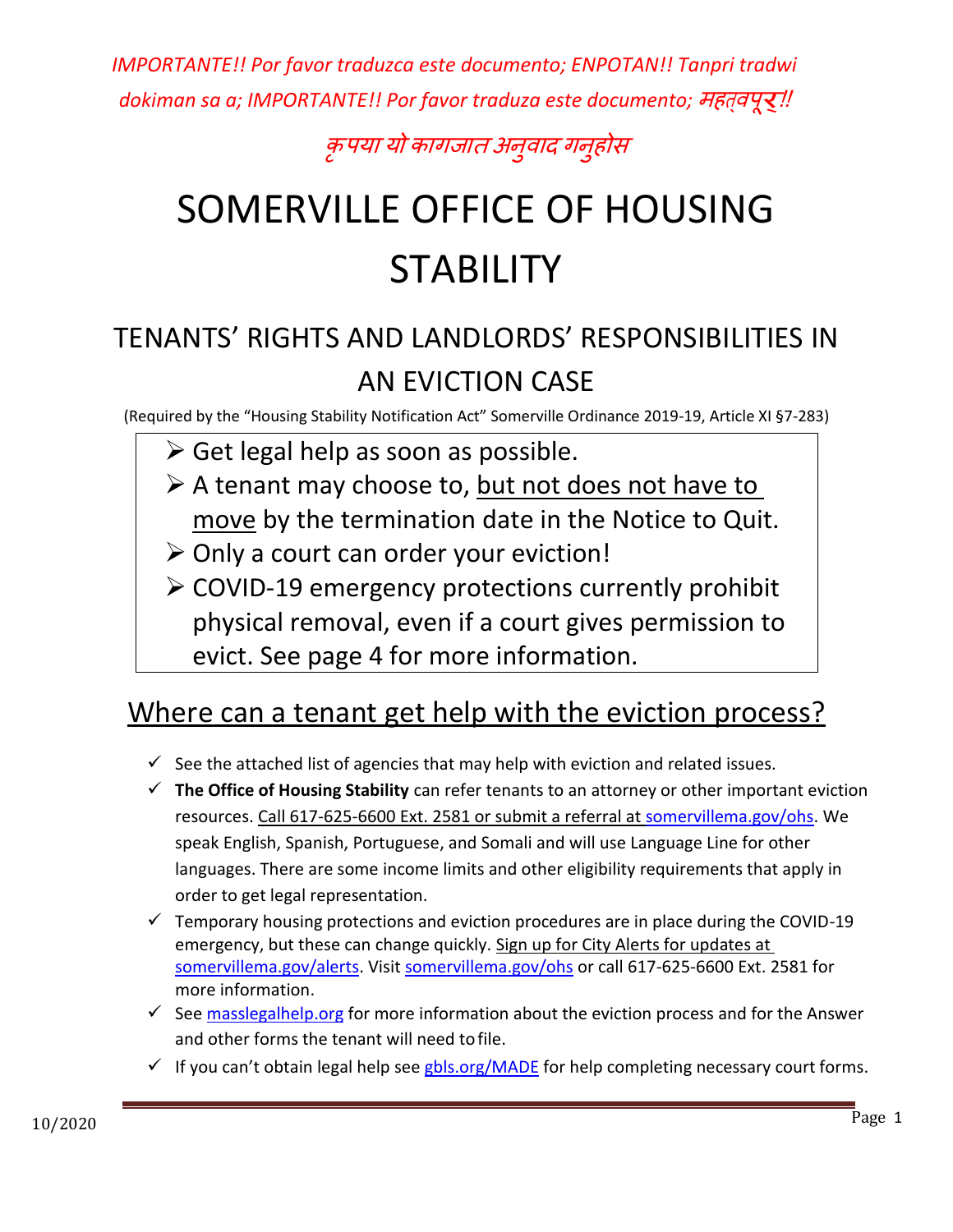$\checkmark$  For personal help in filling out forms, contact the Boston Court Service Center via Zoom: https://www.zoomgov.com/j/1615261140 or by calling 646-828-7666 (Enter Meeting ID 1615261140) Monday – Friday, 9-12. There are no income or other eligibility guidelines but the Center's attorneys do not provide legal representation. Currently, services are limited to emergencies and only remote. Check [mass.gov/guides/housing-court](https://www.mass.gov/guides/housing-court-resources)[resources](https://www.mass.gov/guides/housing-court-resources) for updated information.

### What are the steps in an eviction and what does a tenant need to do to be prepared?

### **Notice to Quit**

✓ **Landlord provides the tenant with a written Notice to Quit (in most cases)**

- The amount of notice will vary depending on the type of tenancy and the reason. In most cases, it will be 7, 14, or 30 days or a rental period notice.
- $\blacksquare$  If a tenant receives a 14-day Notice to Quit for nonpayment of rent, the tenant has **a right to pay up the money due by certain deadlines** and prevent an eviction:
	- $\circ$  a tenant at will (no lease) has one chance in a 12-month period to pay up the full amount then due within ten days from receipt of the Notice to Quit.
	- o a tenant under lease has a longer time (until the Answer Date) to pay up the full amount of rent due plus interest and court costs (generally \$225 - \$260).
		- Immediately contact the listed agencies for help with back rent.

### **Court Complaint**

- ✓ **Landlord provides the tenant with a summary process Complaint**
	- The Summons and Complaint will be hand-delivered by a constable/sheriff OR left at the tenant's apartment and sent by first class mail. It might also be emailed.
	- As of 10/19/2020, the Summons and Complaint will not list a trial date, and instead the clerk's office will mail the parties the date and details of the first court event, which will be a status/case management conference. Read carefully all notices received from the court.
- ✓ **Tenant has the right to file an Answer and other documents.**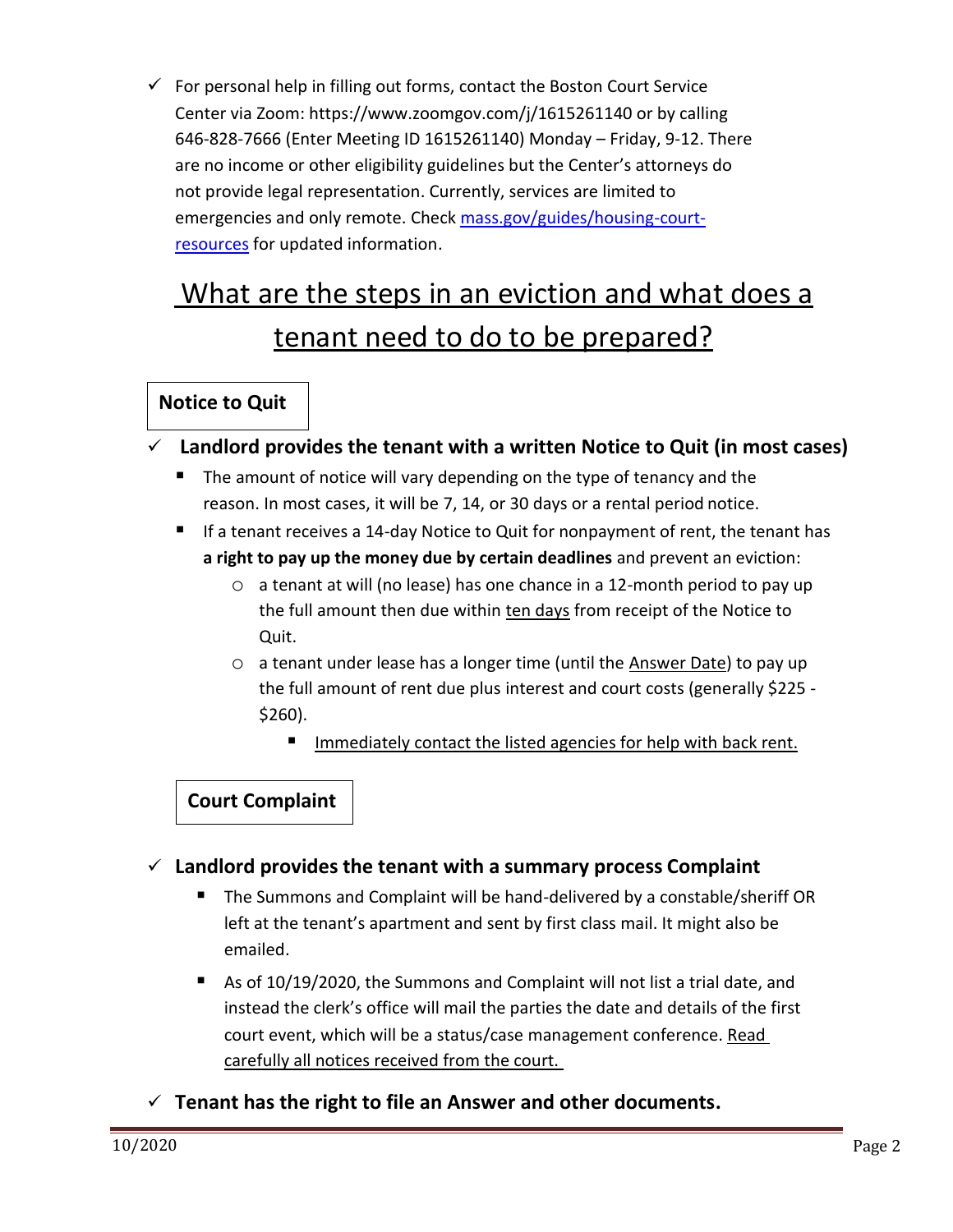- The tenant may file with the court and give the landlord (or landlord's attorney) an Answer by a date set by the court. Read carefully all notices received from the court.
- The Answer explains any defenses or counterclaims the tenant has to the landlord's claim for possession, any rent due, and any lease violations. Counterclaims are claims that the tenant has against the landlord such as bad conditions or mishandling a security deposit.
- The tenant has the right to file and serve discovery requests (requests for information from the landlord about the case) by the Monday after the date the Complaint is filed with the Court (or a later date set by the court) and a demand for jury trial by the Answer deadline set by the court.

**For more information about these forms, see**  masslegalhelp.org or [gbls.org/MADE](file:///C:/Users/llopez/OHS%20&%20Housing%20Teams%20Dropbox/All%20OHS%20Files/HSNA/HSNA%20Word%20Docs/www.gbls.org/MADE) . **Tenants should get legal help as soon as possible to fill out the Answer and other documents.**

**Right to Transfer**

- ✓ **Tenants have a right to TRANSFER cases filed in Somerville District Court to the Eastern Housing Court.**
	- Tenants should talk to an advocate about whether to transfer their eviction case. For information on how to transfer a case see [masslegalhelp.org.](http://www.masslegalhelp.org/)

**Status/Case Management Conference**

 $\mathbb{R}^2$  $\mathbb{R}^n$ 

- ✓ **The clerk's office will notify all parties of a date and time for a status/case management conference held by Zoom or on the phone.**
	- If you are not able to participate by phone or Zoom or need a free, courtprovided interpreter, immediately contact the clerk's office.
	- At the conference, referrals to agencies for rental assistance and mediation may be provided (and in Housing Court, there will be a mediator and there may be a Lawyer for the Day program to provide limited help to tenants and landlords without their own lawyer).
	- With help from a mediator and/or Lawyer for the Day or on their own, the parties may sign a court agreement to resolve the case. The tenant should be very careful that he/she understands and can follow the agreement as it will be almost impossible to undo.
	- At the conference or later, the court will notify the parties of the date and purpose of the next event, which might be a trial, and will notify the parties of